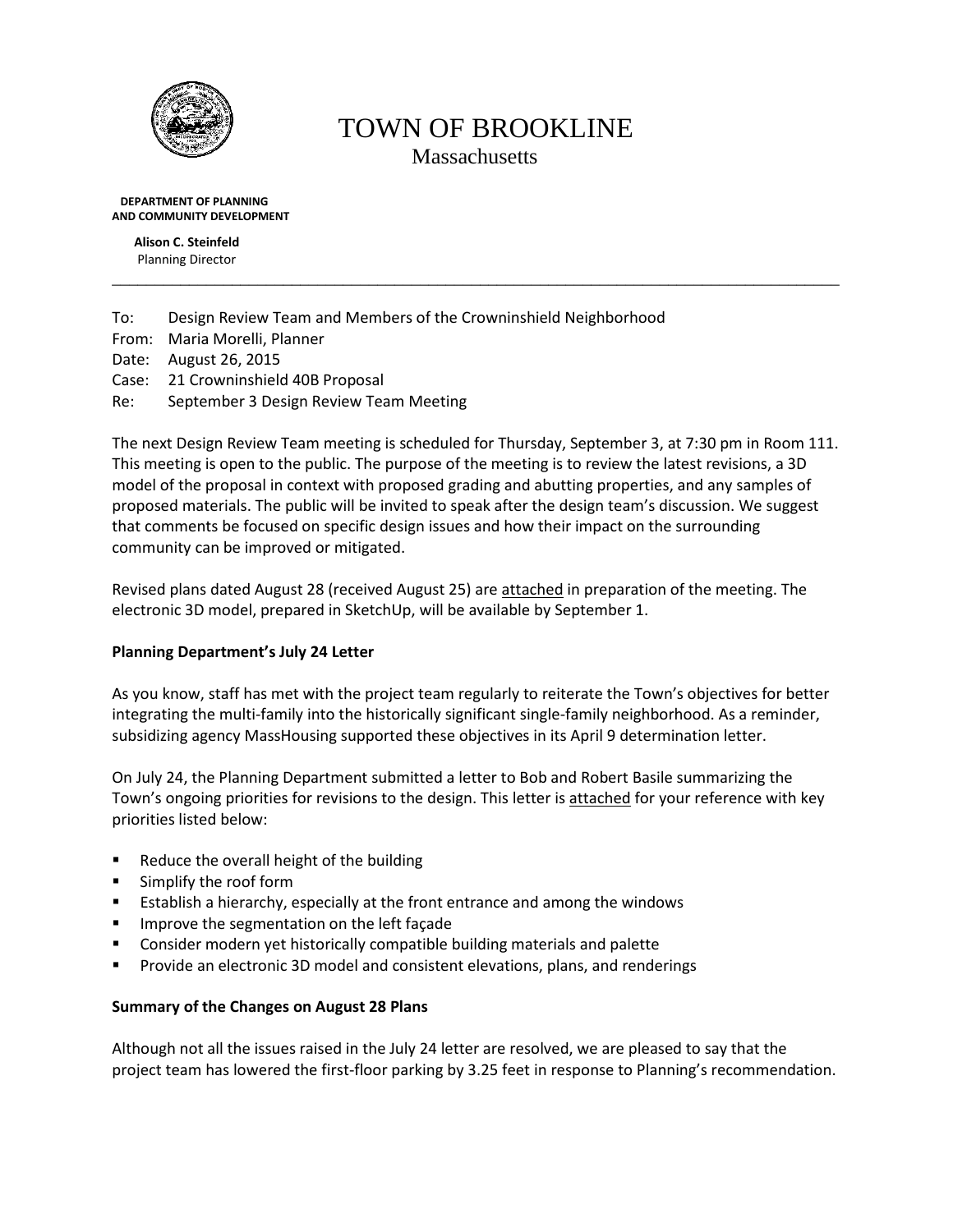Since the proposal was submitted to MassHousing, the building height has been reduced from 50 feet to 44.6 feet. Below is a brief description of the overall height changes.

Keep in mind that the Planning Department will present an overview of new or outstanding design issues at the public meeting. Those comments are not provided in this cover letter.

**Building Height:** The building height, measured from the grade of the front yard (including the landscaping berm) to the ridge line on the fourth floor, has been reduced to 44.6 from the 48 feet indicated on the July 7 plans. The height to the ridge line of the front left segment of the building closest to 25 Crowninshield, has been reduced to 41 feet from 44.5 feet. The height to the eave line has been reduced to about 25.5 feet from 29 feet.

In comparison, the height to the ridge line of 25 Crowninshield is about 35.5 feet, and the height to its eave line about 23.5 feet, as rendered by the project architect.

In terms of setback, the horizontal distance between the right façade of 25 Crowninshield and the left façade of the proposed building remains 47 feet. (The distance between the existing dwellings is about 27 feet.) *See Sheet A-15.*

The number of units (20) and parking spaces (18) and the square footage of the living area excluding the garage (about 21,400 sf) proposed on the August 28 plans remain the same as those numbers specified on earlier drafts.

**Grading / Retaining Walls:** As a result of the depressed parking level, the grading of the left side yard declines about 3.5 feet as it slopes from the proposed driveway entrance to the rear lot line. An Lshaped retaining wall runs parallel to the left lot line and rear lot line until it abuts the rear left corner of the building. It is set back about 6 feet from both left and rear lot lines, and about 15 feet from the front lot line. The height of the wall begins at 0 feet (flush with grade) in the front side yard and reaches four feet at it is maximum height. *See the topographic plan on Sheet A-2.*

Because of the lowered grading on the left, the height of the left façade exposed above the newly lowered grade measures 47.5 feet. Keep in mind that a new landscaping plan should address the exposed garage level and re-grading. *See Sheet A-10.*

**Vestibule and Portico:** As of result of the lowered parking and re-grading, the vestibule and portico now further extend into the front yard. *See Sheet A-4.*

**Elevation Drawings:** We have asked that all profiles be shown on the elevations. As a result, elevations for the left façade have been corrected to show the profiles of any projections on the front façade and on the roof that would be visible on the left façade. Similarly, the elevation for the rear façade has been corrected, as well. These profiles should have been illustrated on the July 7 elevations and are not new changes on the August 28 plans.

#### **Requirements for the 3D Model**

The electronic model must be consistent with the elevations and plans; any discrepancies will be noted (if not corrected) before the design meeting. Stills from the model will be available before the meeting for those who do not have SketchUp software.